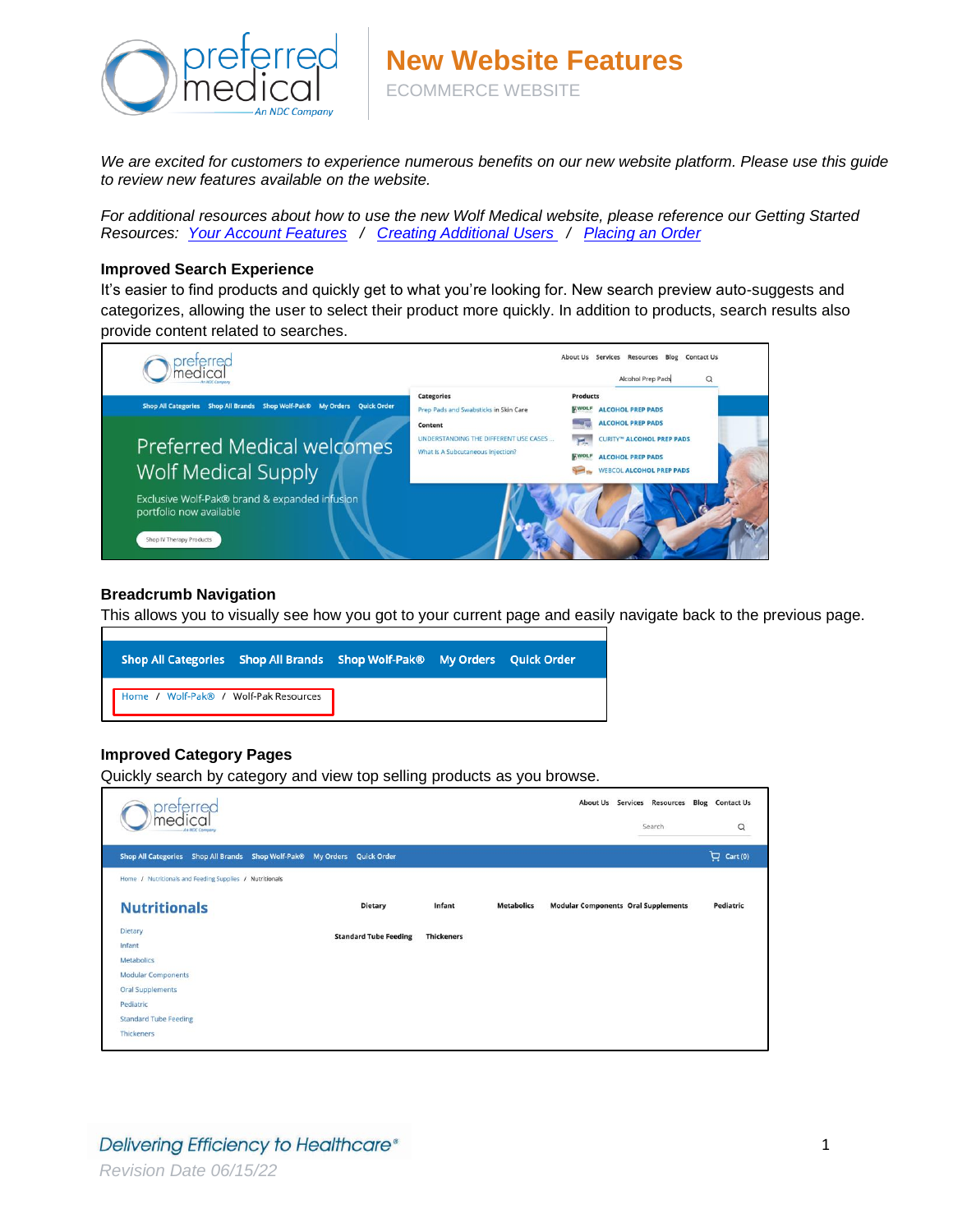

# **Search Within Categories**

Filter within the category by previously purchased, brands, product category attributes and freight class.

| <b>Dietary</b><br><b>Filter</b> |                          |
|---------------------------------|--------------------------|
| Enter Keywords                  | Q                        |
| <b>Previously Purchased</b>     | $\overline{\phantom{0}}$ |
| Previously Purchased Only       |                          |
| <b>Brands</b>                   | $\checkmark$             |
| Color                           |                          |
| Flavor                          | $\checkmark$             |
| <b>Freight Class</b>            | $\checkmark$             |
| <b>Item Considered HAZMAT</b>   | $\checkmark$             |
| Powdered                        | $\checkmark$             |
| <b>Product Manufacturer</b>     | $\checkmark$             |
| Shade                           | $\checkmark$             |
|                                 |                          |

# **Brand Search**

Brand search dispalys all product categories related to each brand. Browse by brand by clicking the "Shop all Brands" link in the blue navigation bar.

| <b>Shop All Categories</b><br><b>Shop All Brands</b>  | hop Wolf-Pak®                                        | My Orders<br><b>Quick Order</b> |                         |                        |                 |
|-------------------------------------------------------|------------------------------------------------------|---------------------------------|-------------------------|------------------------|-----------------|
| Home / Brands / BD                                    |                                                      |                                 |                         |                        |                 |
| <b>BD</b>                                             |                                                      |                                 |                         |                        |                 |
| <b>Shop All BD Products</b>                           |                                                      |                                 | $3$ BD                  |                        |                 |
| <b>Shop By Category</b><br><b>Clinical Laboratory</b> | <b>Diagnostic Instruments and</b><br><b>Supplies</b> | <b>Drainage and Suction</b>     | Gloves                  | Incontinence           | IV Therapy      |
| <b>Needles and Syringes</b>                           | <b>Nutritionals and Feeding</b><br><b>Supplies</b>   | Ostomy                          | <b>Personal Hygiene</b> | <b>Pharmaceuticals</b> | <b>Textiles</b> |
| <b>Urological</b>                                     | <b>Wound Care</b>                                    |                                 |                         |                        |                 |

# **Enhanced Security**

Security of the new website has been enhanced to provide maximum protection for all customer data and transactions. Due to this, you will be logged out of your account after 15 minutes of inactivity in order maintain compliance with [PCI security standards.](https://www.pcisecuritystandards.org/security_standards/index.php) Items placed in your shopping cart will be saved and available for purchase the next time you log in.

## **My Account Dashboard**

Once you are logged in, there are enhanced account features for customers. Click the "My Account" link in the dropdown under your username in the upper right corner of the website. From this account dashboard, you will be able to access your account information and user administration controls.

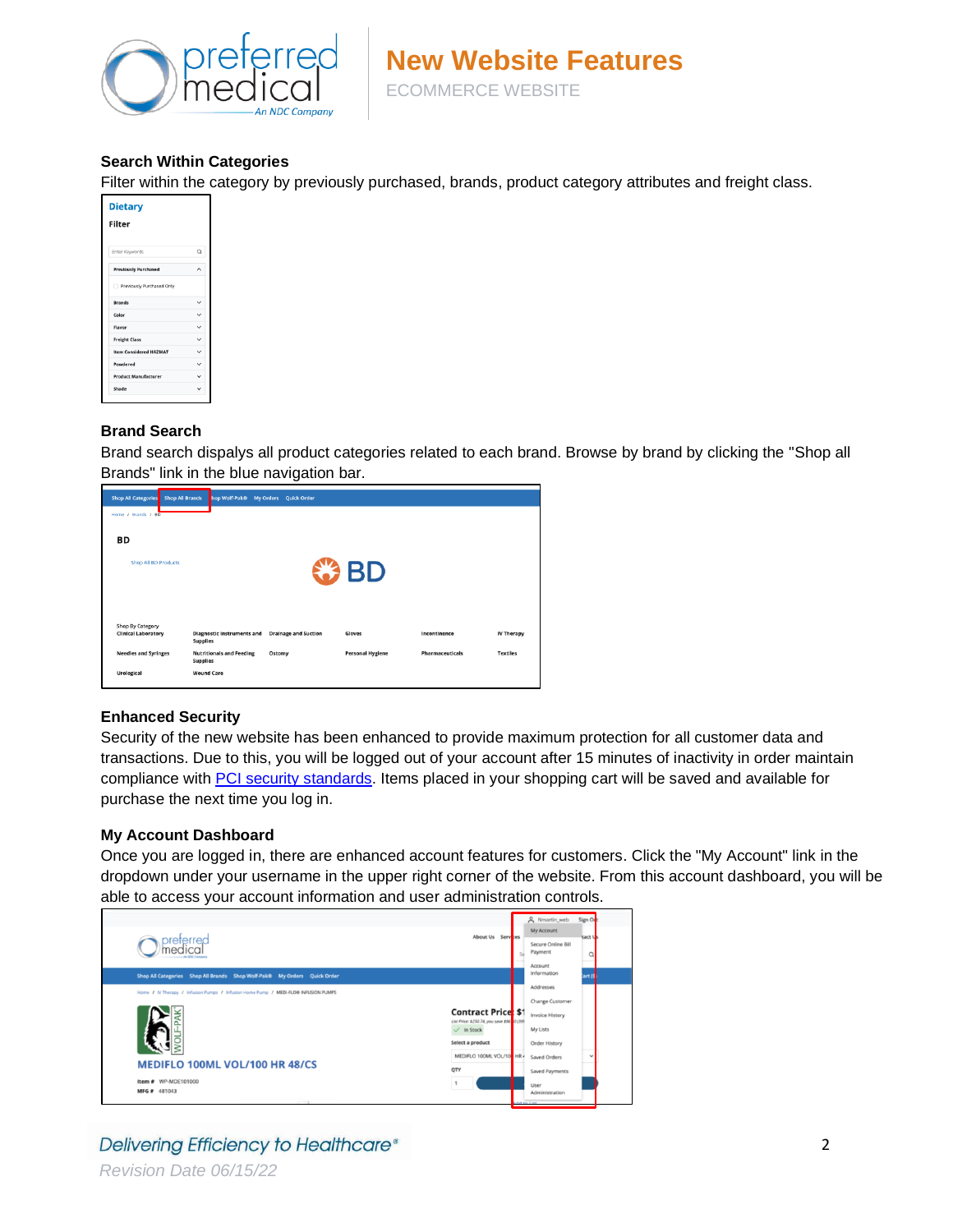

Tip: If you want to make "My Account" your homepage, simply select the "Make Dashboard my homepage" check box on the top right of the "My Account" page.

| Home / My Account                                       |                      |                                             |
|---------------------------------------------------------|----------------------|---------------------------------------------|
| <b>My Account</b>                                       |                      | $\triangleright$ Make Dashboard my homepage |
| <b>Quick Links</b><br><b>Secure Online Bill Payment</b> | <b>Messages (0)</b>  | $\checkmark$                                |
| <b>Account Information</b>                              |                      |                                             |
| <b>Addresses</b>                                        |                      |                                             |
| <b>Change Customer</b>                                  | <b>Recent Orders</b> | > View All                                  |

# **Efficient Ordering**

Our two-step checkout process provides easy ordering of the products you need.

| preterred<br>medical<br>the Mint Common                                                                |                                                                                                                                                                                                     | Search                                                                                                                                                                                                            | About Us Services Resources Blog Contact Us<br>$\circ$ | preterred<br>)medical                                                                                                                                                                             |                                                                                                                                                                                                                                                            |                                                                                                                                                                                                                   | About Us Services Resources Blog Contact Us<br>$\Omega$<br>Search |
|--------------------------------------------------------------------------------------------------------|-----------------------------------------------------------------------------------------------------------------------------------------------------------------------------------------------------|-------------------------------------------------------------------------------------------------------------------------------------------------------------------------------------------------------------------|--------------------------------------------------------|---------------------------------------------------------------------------------------------------------------------------------------------------------------------------------------------------|------------------------------------------------------------------------------------------------------------------------------------------------------------------------------------------------------------------------------------------------------------|-------------------------------------------------------------------------------------------------------------------------------------------------------------------------------------------------------------------|-------------------------------------------------------------------|
| Shop All Categories Shop All Brands Shop Wolf-Pak® My Orders Quick Order<br>Home / Checksut - Shipping |                                                                                                                                                                                                     |                                                                                                                                                                                                                   | $\Box$ Cart (2)                                        | Shop All Categories Shop All Brands Shop Wolf-Pak® My Orders Quick Order                                                                                                                          |                                                                                                                                                                                                                                                            |                                                                                                                                                                                                                   | $\Box$ Cart (2)                                                   |
| <b>Checkout - Shipping</b>                                                                             |                                                                                                                                                                                                     |                                                                                                                                                                                                                   | Continue                                               | Home / Checkout - Shipping<br><b>Checkout - Shipping</b>                                                                                                                                          |                                                                                                                                                                                                                                                            |                                                                                                                                                                                                                   | Continue                                                          |
| <b>Billing Address</b> Select Saved Address<br><b>PARTS</b><br><b>Continued</b>                        | <b>Shipping Address</b> Select Saved Address<br>To modify Shipping Address, use Select Saved Address option<br>above.<br>Use Billing Address<br>and company company<br><b>TELEVISION</b><br>$1 - 1$ | Subtotal<br>The order does not qualify for free freight/shipping. See below<br>for details:<br>- Order contains Non-Bulk trormal) over \$350<br>- Order contains any Bulk and/or Per-Case over \$1500<br>Continue | \$337.04                                               | <b>Billing Address</b> Select Saved Address<br><b>POLARIS PHARMACY SERVICES</b><br>2900 NW 60TH STREET<br>FORT LAUDERDALE, FL 33309<br><b>US</b><br>800-589-9747<br>accountspayable@polarisrx.com | <b>Shipping Address</b> Select Saved Address<br>To modify Shipping Address, use Select Saved Address option<br>above.<br>Use Billing Address<br>POLARIS PHARMACY SERVICES<br>2900 NW 60TH STREET<br>FORT LAUDERDALE, FL 33309<br><b>US</b><br>800-589-9747 | Subtocal<br>The order does not qualify for Free freight/shipping. See below<br>for details:<br>- Order contains Non-Bulk (normal) over \$350<br>- Order contains any Bulk and/or Per-Case over \$1500<br>Continue | \$337.04                                                          |

*Step 1 – Shipping Step 2 – Review & Submit*

## **Order History**

You are now able to quickly manage and view previous orders for any purchases made after February 28, 2022 (incoming Wolf customers) or June 20, 2022 (Preferred customers).

- You can search for an order by Order #, Date, Order Total, Status, Ship To or PO #
- **Example 1** Filter the search results by clicking the filter icon at the top-right of the table.
- **•** Change the sort order by clicking on the appropriate column header in the listing.

| <b>Order History</b>         |                                                                                                                                 |                    |
|------------------------------|---------------------------------------------------------------------------------------------------------------------------------|--------------------|
| 184 orders                   |                                                                                                                                 | ▽                  |
| Order #<br>Date<br>$\hat{z}$ | Order Total $\hat{\downarrow}$<br>Ship To / Pick Up<br>PO#<br>Status<br>$\hat{\phantom{a}}$<br>$\hat{\phantom{a}}$<br>$\hat{u}$ | $\hat{\mathbf{C}}$ |

## **Check Order Status**

You may now view your order status:

- In Progress Order is in progress but has not shipped.
- Completed Order has shipped and your invoice is available.
- Canceled Order was successfully canceled.

| <b>Order History</b><br>184 orders |   |                     |   |               |               |
|------------------------------------|---|---------------------|---|---------------|---------------|
| Order #                            | Ĉ | Date                | ٥ | Order Total C | <b>Status</b> |
| 1008611                            |   | 6/14/2022, 11:01 AM |   | \$673.94      | In Progress   |
| 1008568                            |   | 6/8/2022, 5:59 PM   |   | \$2,735.67    | In Progress   |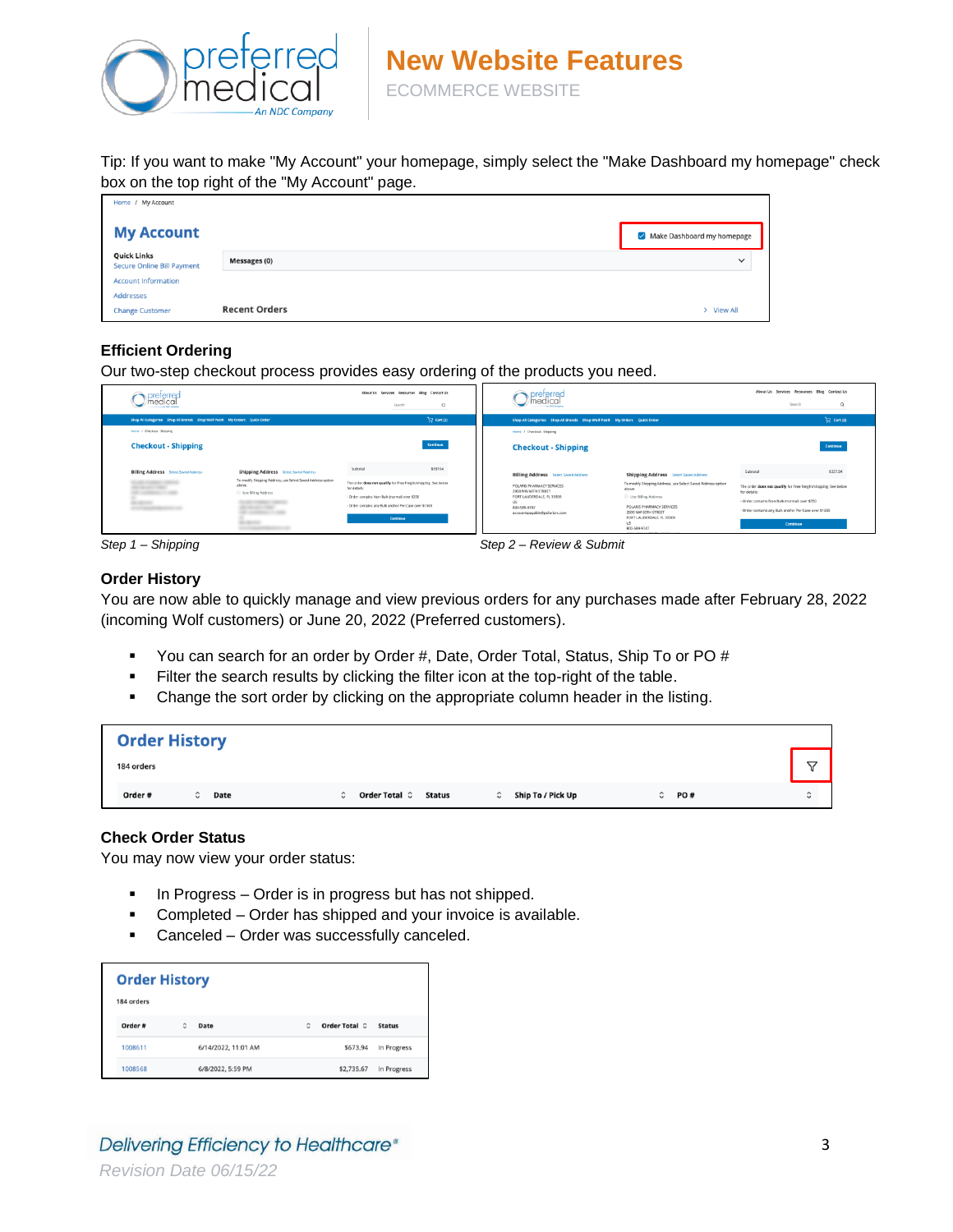

## **Tracking Orders**

You will now be able to see tracking numbers for orders once the order has shipped. You will have individual tracking numbers for split shipments.

## **My Lists**

From your lists, you are now able to print, schedule reminders, edit, share and add a list to cart. Order Templates from the former Preferred Medical website have been imported and will be available under "My Lists". Saved Lists from wolfmed.com are currently migrating but may not be available until June 24.

| Home / My Account / My Lists / Weekly Order Template |       |                          |      |       |                  |
|------------------------------------------------------|-------|--------------------------|------|-------|------------------|
| <b>Weekly Order Template</b>                         | Print | <b>Schedule Reminder</b> | Edit | Share | Add List To Cart |

## **User Administration**

Customers can now manage users for their account, allowing permissions based on the user needs. *See our helpful resource: [Creating Additional Users](https://www.ndc-inc.com/downloads/Preferred_CreatingUsers.pdf)*

#### **Invoice History**

View all invoices for any purchases made after February 28, 2022 (incoming Wolf customers) or June 20, 2022 (Preferred customers) by clicking "Invoice History" from your account.

- You can search for an invoice by Date, Ship To, Invoice #, Order # or PO #.
- **Example 1** Filter the search results by clicking the filter icon at the top-right of the table.
- Change the sort order by clicking on the appropriate column header in the listing.
- Once you locate the invoice, you are now able to print or email a copy of the invoice.
- Invoices will include tax and shipping. A credit memo will be available for returned or canceled purchases.

| Home / My Account / Invoice History        |           |         |     |   |
|--------------------------------------------|-----------|---------|-----|---|
| <b>Invoice History</b>                     |           |         |     |   |
| 80 Invoices                                |           |         |     | ∇ |
| Filter                                     |           |         |     |   |
| Ship To                                    | Invoice # | Order # | PO# |   |
| <b>Use Billing Address</b><br>$\checkmark$ |           |         |     |   |
| To<br>From<br>mm/dd/yyyy 自<br>mm/dd/yyyy 自 |           |         |     |   |

## **"Change Customer" Feature**

This will allow you to select which of the Bill To addresses to use for your orders, should you have multiple locations on your account.

| reterred<br><b>An MOC Company</b>                                        |  | About Us Services Resources Blog Contact Us<br>Search | $\alpha$                                   |
|--------------------------------------------------------------------------|--|-------------------------------------------------------|--------------------------------------------|
| Shop All Categories Shop All Brands Shop Wolf-Pak® My Orders Quick Order |  |                                                       | $\overleftrightarrow{\mathbf{C}}$ Cart (2) |
| Home / My Account / Change Customer                                      |  |                                                       |                                            |
| <b>Change Customer</b>                                                   |  |                                                       |                                            |
| Select Bill To                                                           |  |                                                       |                                            |
| Search or Select Bill To<br>$\checkmark$                                 |  |                                                       |                                            |
|                                                                          |  |                                                       |                                            |
| Continue<br>Cancel                                                       |  |                                                       |                                            |

# Delivering Efficiency to Healthcare®